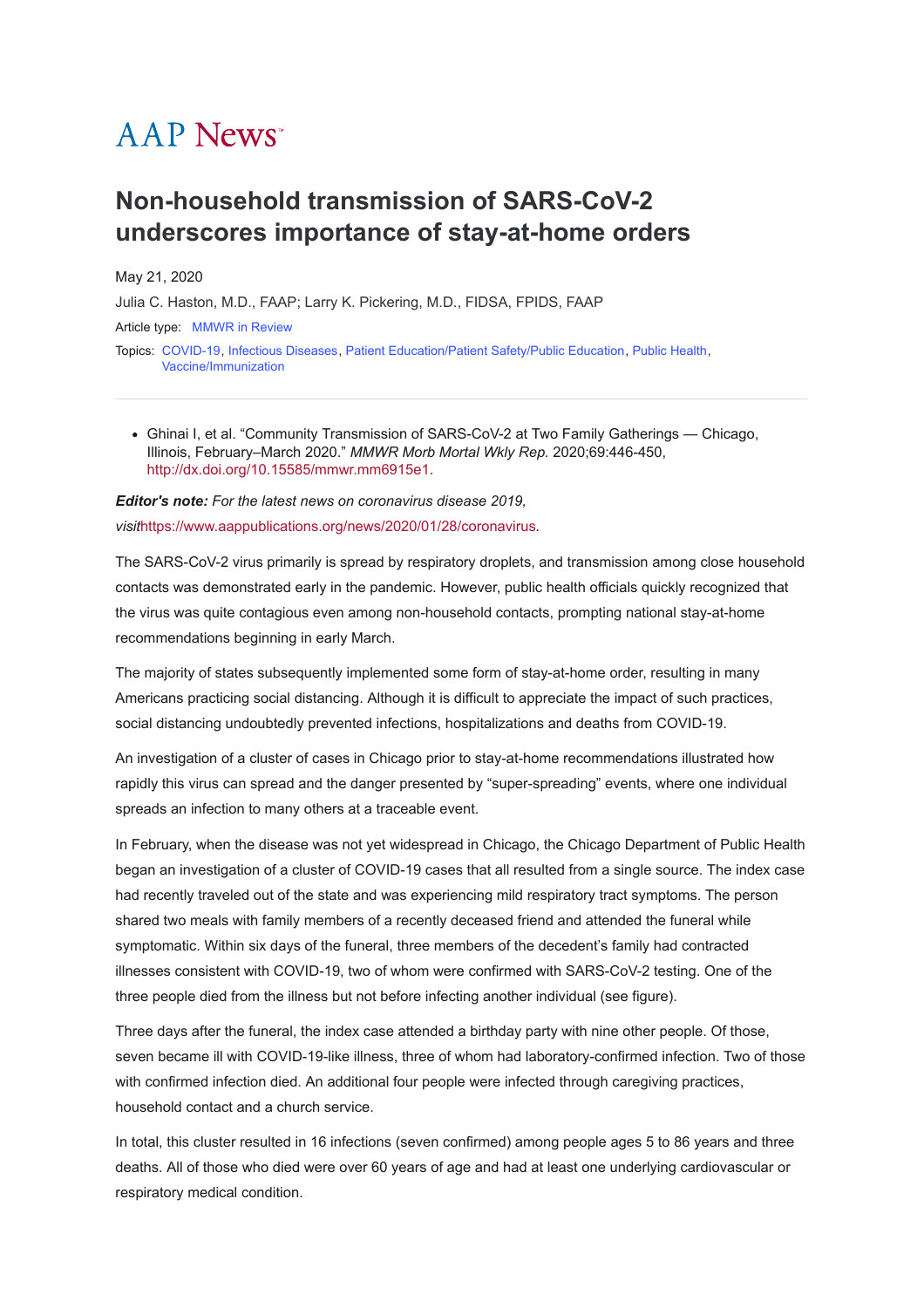Suspected transmission events in a cluster of **COVID-19 cases in Chicago** 



All of these cases could have been prevented with appropriate social distancing practices. As the pandemic reached the United States and began affecting communities across the nation, the Centers for Disease Control and Prevention released guidance recommending individuals stay at least 6 feet away from other people, avoid gathering in groups and stay home as much as possible. These interventions were recommended in an attempt to slow the spread of disease in communities and protect those at highest risk of complications from the disease. However, the recommendations were not enforced in many cities and states until much later in the course of the pandemic.

Many may view birthday parties, funerals and religious services as "benign" forms of social gatherings, as these types of events often are attended by trusted family members or close friends. However, it is important to remember that SARS-CoV-2 may be carried and transmitted by anyone — even asymptomatic or mildly symptomatic family and friends.

The basic reproduction number (R<sub>0</sub>) of SARS-CoV-2 has been estimated to be as high as 5.7, meaning that one infected person can be expected to spread the infection to 5.7 others, on average, in a population of susceptible individuals. This number is much higher than typically seen with more common respiratory tract infections, including seasonal influenza (R $_{\rm 0}$  = 1.3) and respiratory syncytial virus (RSV) (R $_{\rm 0}$  = 3.0). This means the virus is extremely contagious and has the potential to spread rapidly throughout communities, as has been demonstrated.

The cluster of cases described in Chicago highlights the importance of strict adherence to social distancing guidelines during an outbreak involving a highly contagious organism.

Since the virus emerged, much has been learned about SARS-CoV-2, which allows pediatricians to provide specific guidance to patients and their families about how they can protect themselves from COVID-19. Although respiratory transmission is most common and typically occurs between people who are within 6 feet of one another, studies have supported persistence of SARS-CoV-2 on surfaces and objects, thus